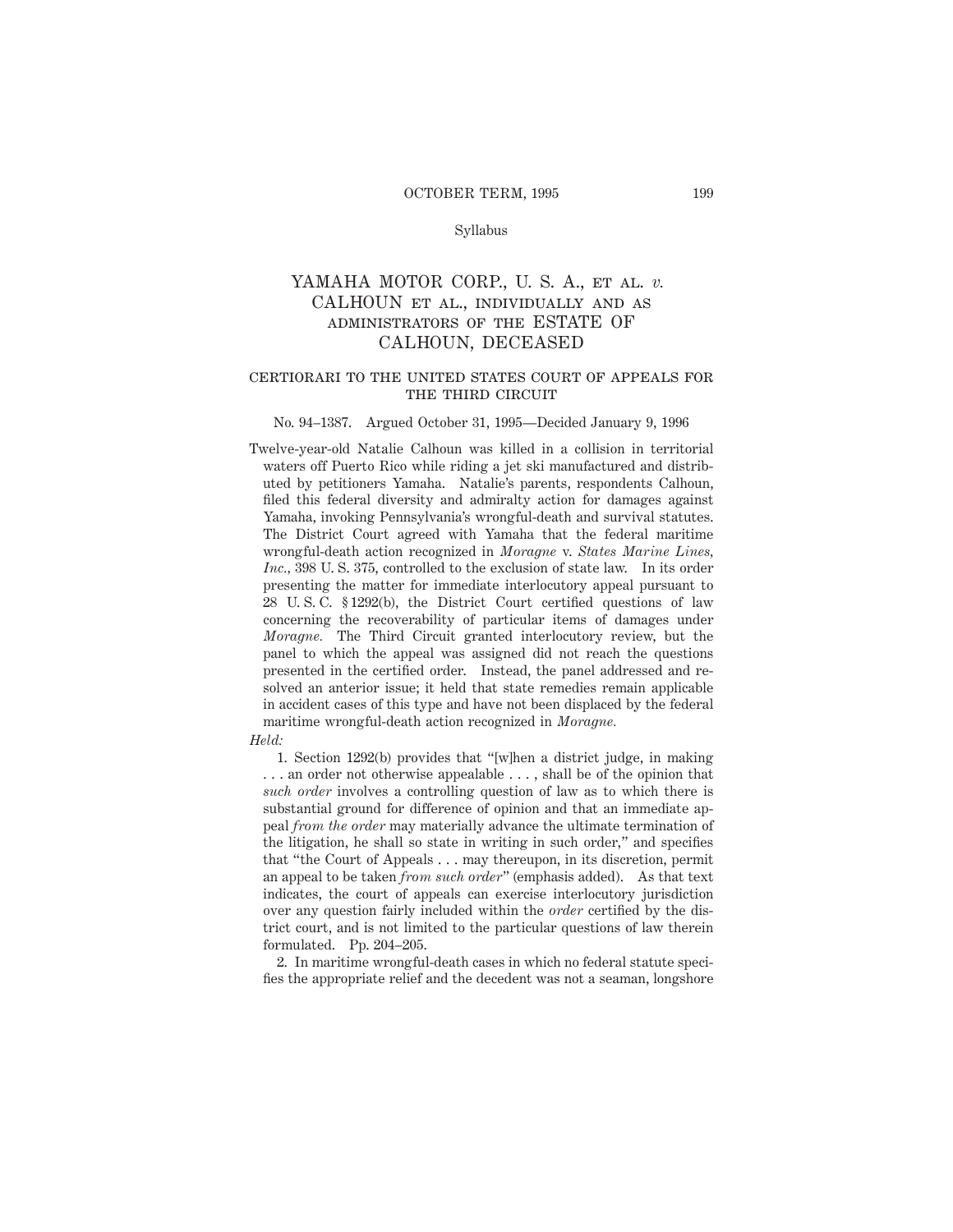# Syllabus

worker, or person otherwise engaged in a maritime trade, state remedies remain applicable and have not been displaced by the wrongfuldeath action recognized in *Moragne.* Pp. 206–216.

(a) In *The Harrisburg,* 119 U. S. 199, this Court ruled that the general maritime law (a species of judge-made federal common law) did not afford a cause of action for wrongful death. Federal admiralty courts, prior to *Moragne,* tempered the harshness of *The Harrisburg*'s rule by allowing recovery under state wrongful-death and survival statutes in maritime accident cases. See, *e. g., Western Fuel Co.* v. *Garcia,* 257 U. S. 233. Such state laws proved an adequate supplement to federal maritime law, until a series of this Court's decisions transformed the maritime doctrine of unseaworthiness into a rule making shipowners strictly liable to seamen injured by the owners' failure to supply safe ships. See, *e. g., Mahnich* v. *Southern S. S. Co.,* 321 U. S. 96. By the time *Moragne* was decided, claims premised on unseaworthiness had become "the principal vehicle for recovery" by seamen and other maritime workers injured or killed in the course of their employment. 398 U. S., at 399. The disparity between the unseaworthiness doctrine's strict liability standard and negligence-based state wrongful-death statutes prompted the *Moragne* Court, *id.,* at 409, to overrule *The Harrisburg* and hold that an action "lie[s] under general maritime law for death caused by violation of maritime duties." Pp. 206–209.

(b) This Court rejects Yamaha's argument that *Moragne*'s wrongful-death action covers the waters, creating a uniform federal maritime remedy for all deaths occurring in state territorial waters, and ousting all state remedies previously available to supplement general maritime law. The uniformity concerns that prompted the *Moragne* Court to overrule *The Harrisburg* related to ships and the workers who serve them, and to the frequent unavailability of unseaworthiness, a distinctively maritime substantive concept, as a basis of liability under state law. See 398 U. S., at 395–396. The concerns underlying *Moragne* were of a different order than those invoked by Yamaha. Notably, Yamaha seeks the contraction of remedies, not the extension of relief in light of the "humane and liberal" character of admiralty proceedings recognized in *Moragne.* See *id.,* at 387. The *Moragne* Court tied its petitioner's unseaworthiness plea to a federal right-of-action anchor, but left in place the negligence claim she had stated under Florida's law, and thus showed no hostility to concurrent application of state wrongful-death statutes that might provide a more generous remedy. Cf. *Sun Ship, Inc.* v. *Pennsylvania,* 447 U. S. 715, 724. No congressionally prescribed, comprehensive tort recovery regime prevents such enlargement of damages here. See *Miles* v. *Apex Marine Corp.,* 498 U. S. 19, 30–36. The only relevant congressional disposition, the Death on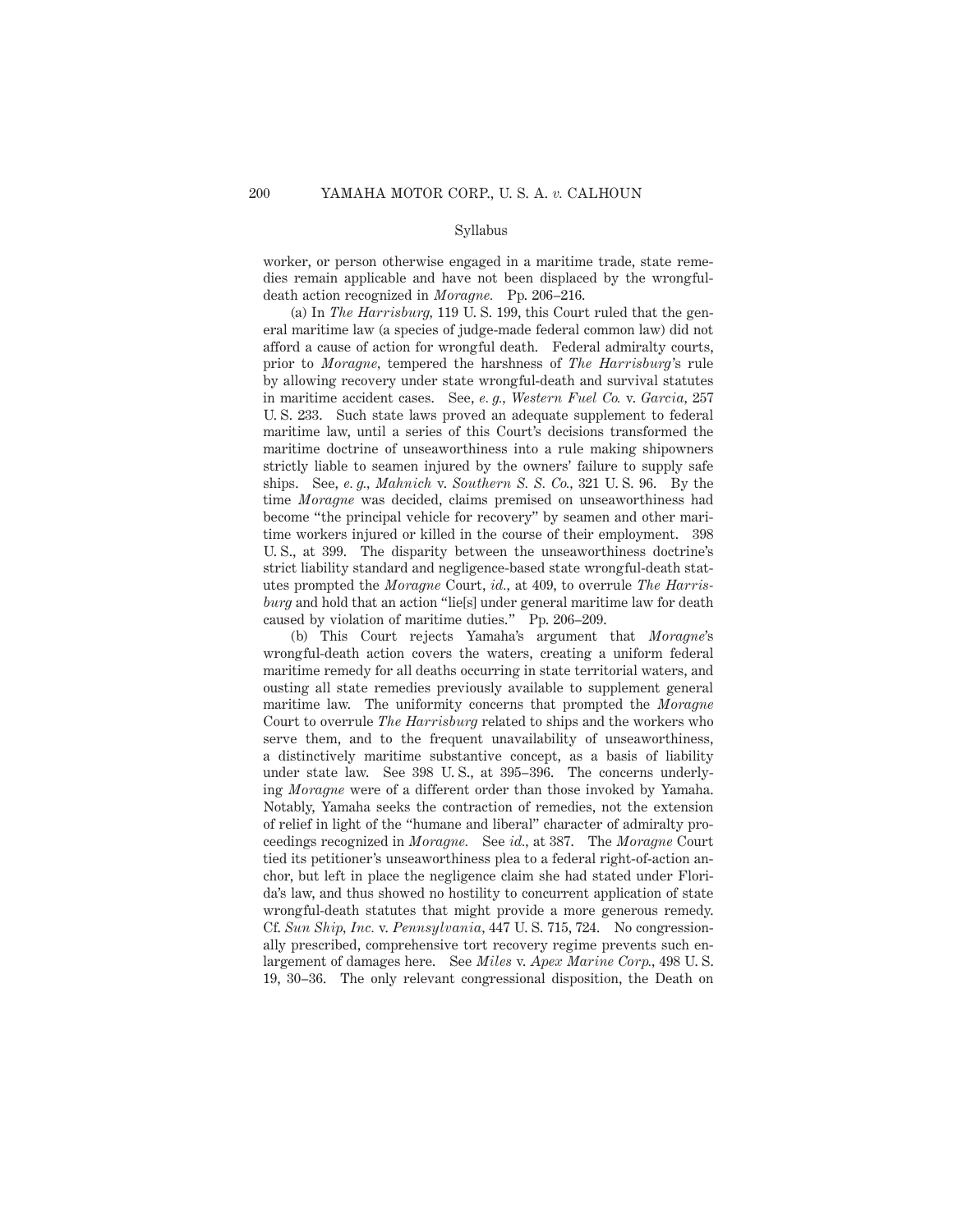the High Seas Act (DOHSA), states that "[t]he provisions of any State statute giving or regulating rights of action or remedies for death shall not be affected by this chapter." 46 U. S. C. App. § 767. This statement, by its terms, simply stops DOHSA from displacing state law in territorial waters. See, *e. g., Miles, supra,* at 25. Taking into account what Congress sought to achieve, however, the Court preserves the application of state statutes to deaths within territorial waters. Pp. 209–216.

40 F. 3d 622, affirmed.

Ginsburg, J., delivered the opinion for a unanimous Court.

*James W. Bartlett III* argued the cause for petitioners. With him on the briefs were *Jonathan Dryer, William R. Hoffman,* and *Francis P. Manchisi.*

*Paul A. Engelmayer* argued the cause for the United States as *amicus curiae* urging reversal. With him on the brief were *Solicitor General Days, Assistant Attorney General Hunger, Deputy Solicitor General Bender, David V. Hutchinson,* and *Edward Himmelfarb.*

*Alan B. Morrison* argued the cause for respondents. With him on the brief were *William J. Taylor* and *Timothy R. Chapin.*\*

# JUSTICE GINSBURG delivered the opinion of the Court.

Twelve-year-old Natalie Calhoun was killed in a jet ski accident on July 6, 1989. At the time of her death, she was vacationing with family friends at a beach-front resort in Puerto Rico. Alleging that the jet ski was defectively de-

<sup>\*</sup>Briefs of *amici curiae* urging reversal were filed for the American Steamship Owners Mutual Protection and Indemnity Association, Inc., et al. by *Michael F. Sturley;* for the Maritime Law Association of the United States by *Warren J. Marwedel, Dennis Minichello,* and *Chester D. Hooper;* and for the National Marine Manufacturers Association by *George J. Koelzer* and *Joshua S. Force.*

Briefs of *amici curiae* urging affirmance were filed for the Association of Trial Lawyers of America by *Ross Diamond III* and *Pamela Liapakis;* and for the National Conference of State Legislatures et al. by *Richard Ruda* and *James I. Crowley.*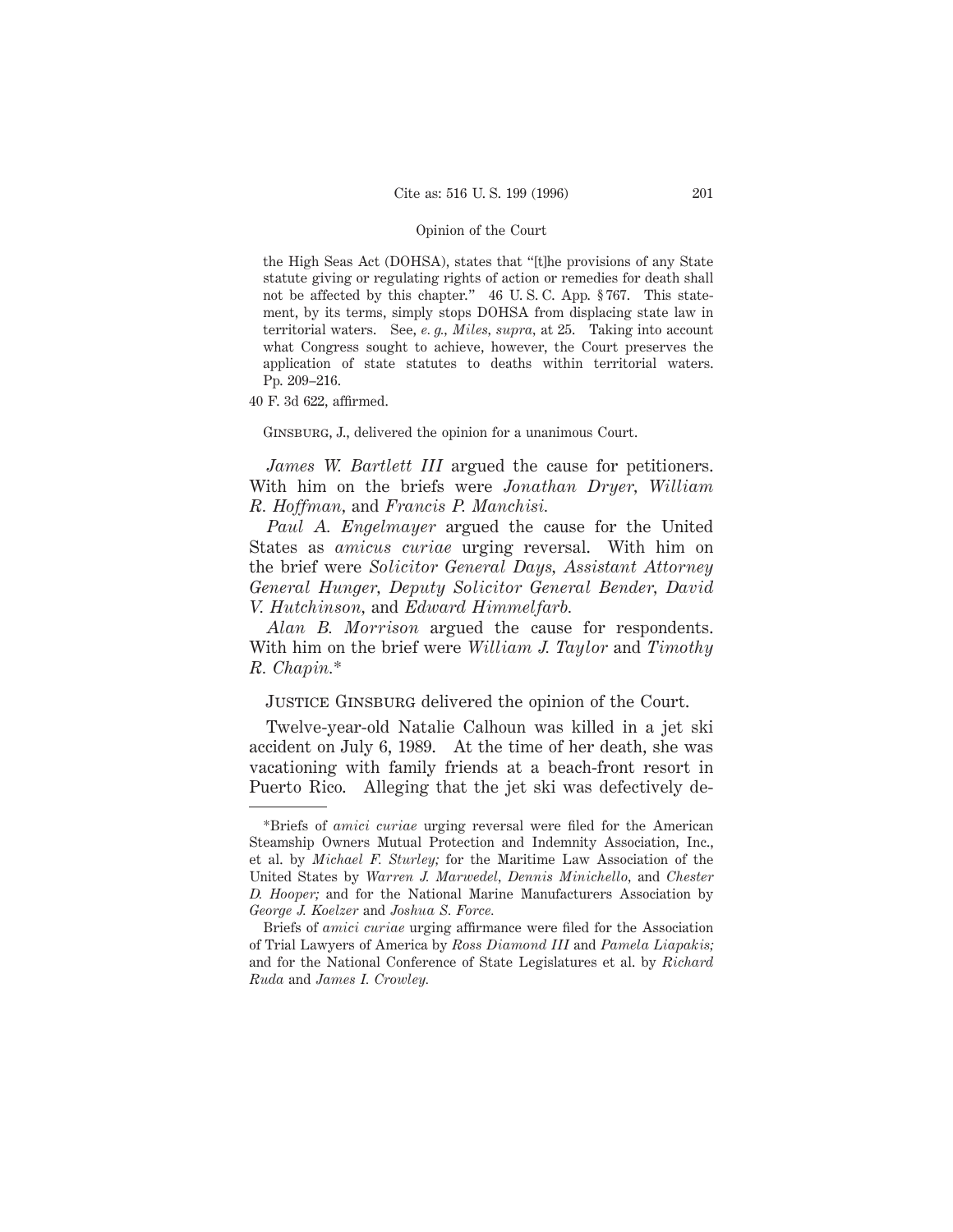signed or made, Natalie's parents sought to recover from the manufacturer pursuant to state survival and wrongful-death statutes. The manufacturer contended that state remedies could not be applied because Natalie died on navigable waters; federal, judge-declared maritime law, the manufacturer urged, controlled to the exclusion of state law.

Traditionally, state remedies have been applied in accident cases of this order—maritime wrongful-death cases in which no federal statute specifies the appropriate relief and the decedent was not a seaman, longshore worker, or person otherwise engaged in a maritime trade. We hold, in accord with the United States Court of Appeals for the Third Circuit, that state remedies remain applicable in such cases and have not been displaced by the federal maritime wrongful-death action recognized in *Moragne* v. *States Marine Lines, Inc.,* 398 U. S. 375 (1970).

I

Natalie Calhoun, the 12-year-old daughter of respondents Lucien and Robin Calhoun, died in a tragic accident on July 6, 1989. On vacation with family friends at a resort hotel in Puerto Rico, Natalie had rented a "WaveJammer" jet ski manufactured by Yamaha Motor Company, Ltd., and distributed by Yamaha Motor Corporation, U. S. A. (collectively, Yamaha), the petitioners in this case. While riding the WaveJammer, Natalie slammed into a vessel anchored in the waters off the hotel frontage, and was killed.

The Calhouns, individually and in their capacities as administrators of their daughter's estate, sued Yamaha in the United States District Court for the Eastern District of Pennsylvania. Invoking Pennsylvania's wrongful-death and survival statutes, 42 Pa. Cons. Stat. §§ 8301–8302 (1982 and Supp. 1995), the Calhouns asserted several bases for recovery (including negligence, strict liability, and breach of implied warranties), and sought damages for lost future earnings, loss of society, loss of support and services, and funeral expenses, as well as punitive damages. They grounded fed-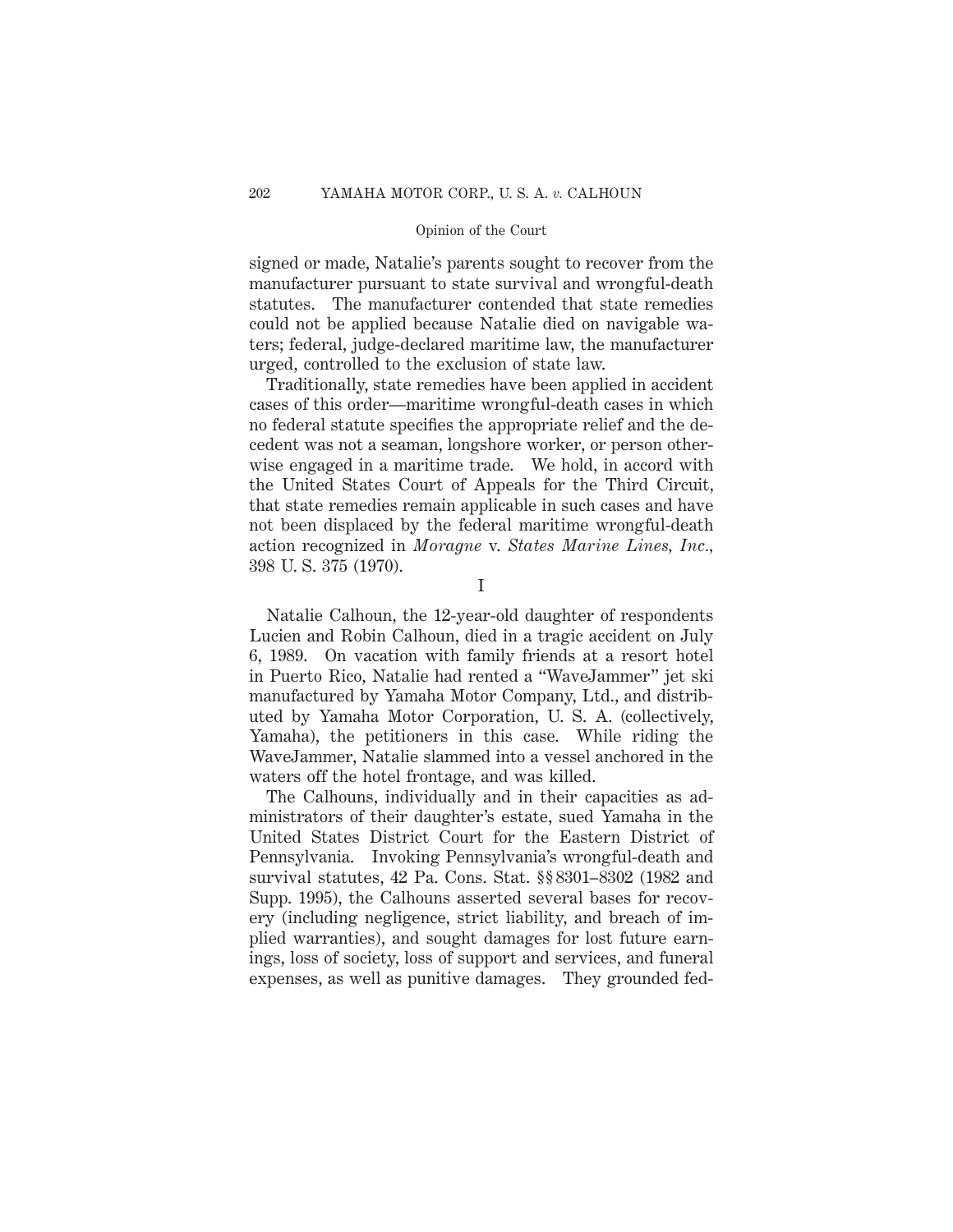eral jurisdiction on both diversity of citizenship, 28 U. S. C. § 1332,<sup>1</sup> and admiralty, 28 U.S.C. § 1333.

Yamaha moved for partial summary judgment, arguing that the federal maritime wrongful-death action this Court recognized in *Moragne* v. *States Marine Lines, Inc.*, 398 U. S. 375 (1970), provided the exclusive basis for recovery, displacing all remedies afforded by state law. Under *Moragne,* Yamaha contended, the Calhouns could recover as damages only Natalie's funeral expenses. The District Court agreed with Yamaha that *Moragne*'s maritime death action displaced state remedies; the court held, however, that loss of society and loss of support and services were compensable under *Moragne.*

Both sides asked the District Court to present questions for immediate interlocutory appeal pursuant to 28 U. S. C. § 1292(b). The District Court granted the parties' requests, and in its § 1292(b) certifying order stated:

"Natalie Calhoun, the minor child of plaintiffs Lucien B. Calhoun and Robin L. Calhoun, who are Pennsylvania residents, was killed in an accident not far off shore in Puerto Rico, in the territorial waters of the United States. Plaintiffs have brought a diversity suit against, *inter alia,* defendants Yamaha Motor Corporation, U. S. A. and Yamaha Motor Co., Ltd. The counts of the complaint directed against the Yamaha defendants allege that the accident was caused by a defect or defects in a Yamaha jet ski which Natalie Calhoun had rented and was using at the time of the fatal accident. Those counts sound in negligence, in strict liability, and in implied warranties of merchantability and fitness. The district court has concluded that admiralty jurisdiction attaches to these several counts and that they

<sup>&</sup>lt;sup>1</sup>The Calhouns are citizens of Pennsylvania. Yamaha Motor Corporation, U. S. A., is incorporated and has its principal place of business in California; Yamaha Motor Company, Ltd., is incorporated and has its principal place of business in Japan.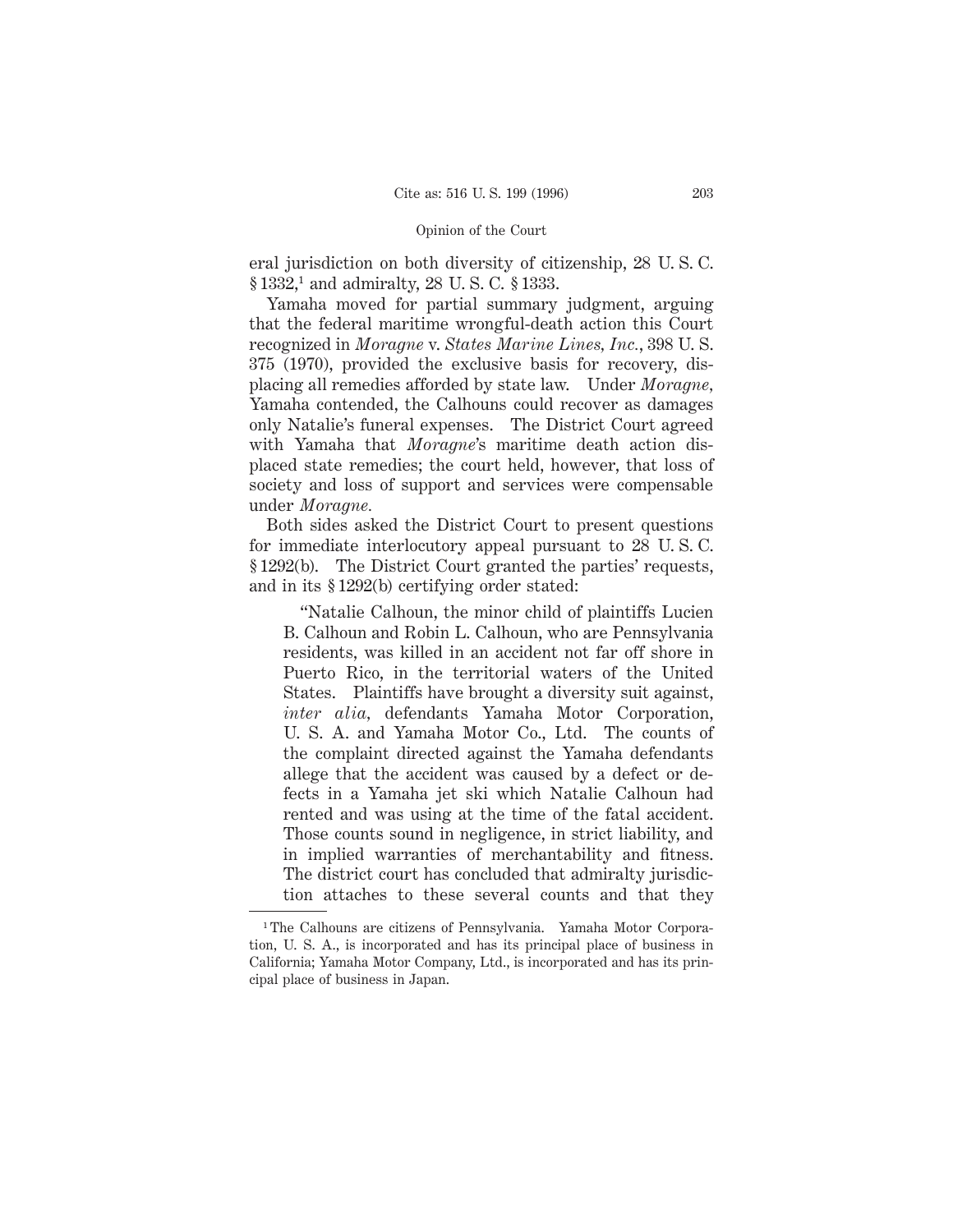constitute a federal maritime cause of action. The questions of law certified to the Court of Appeals are whether, pursuant to such a maritime cause of action, plaintiffs may seek to recover (1) damages for the loss of the society of their deceased minor child, (2) damages for the loss of their child's future earnings, and (3) punitive damages." App. to Pet. for Cert. A–78.

Although the Court of Appeals granted the interlocutory review petition, the panel to which the appeal was assigned did not reach the questions presented in the certified order, for it determined that an anterior issue was pivotal. The District Court, as just recounted, had concluded that any damages the Calhouns might recover from Yamaha would be governed exclusively by federal maritime law. But the Third Circuit panel questioned that conclusion and inquired whether state wrongful-death and survival statutes supplied the remedial prescriptions for the Calhouns' complaint. The appellate panel asked whether the state remedies endured or were "displaced by a federal maritime rule of decision." 40 F. 3d 622, 624 (1994). Ultimately, the Court of Appeals ruled that state-law remedies apply in this case. *Id.,* at 644.

II

In our order granting certiorari, we asked the parties to brief a preliminary question: "Under 28 U. S. C. § 1292(b), can the courts of appeals exercise jurisdiction over any question that is included within the order that contains the controlling question of law identified by the district court?" 514 U. S. 1126 (1995). The answer to that question, we are satisfied, is yes.

Section 1292(b) provides, in pertinent part:

"When a district judge, in making in a civil action an order not otherwise appealable under this section, shall be of the opinion that *such order* involves a controlling question of law as to which there is substantial ground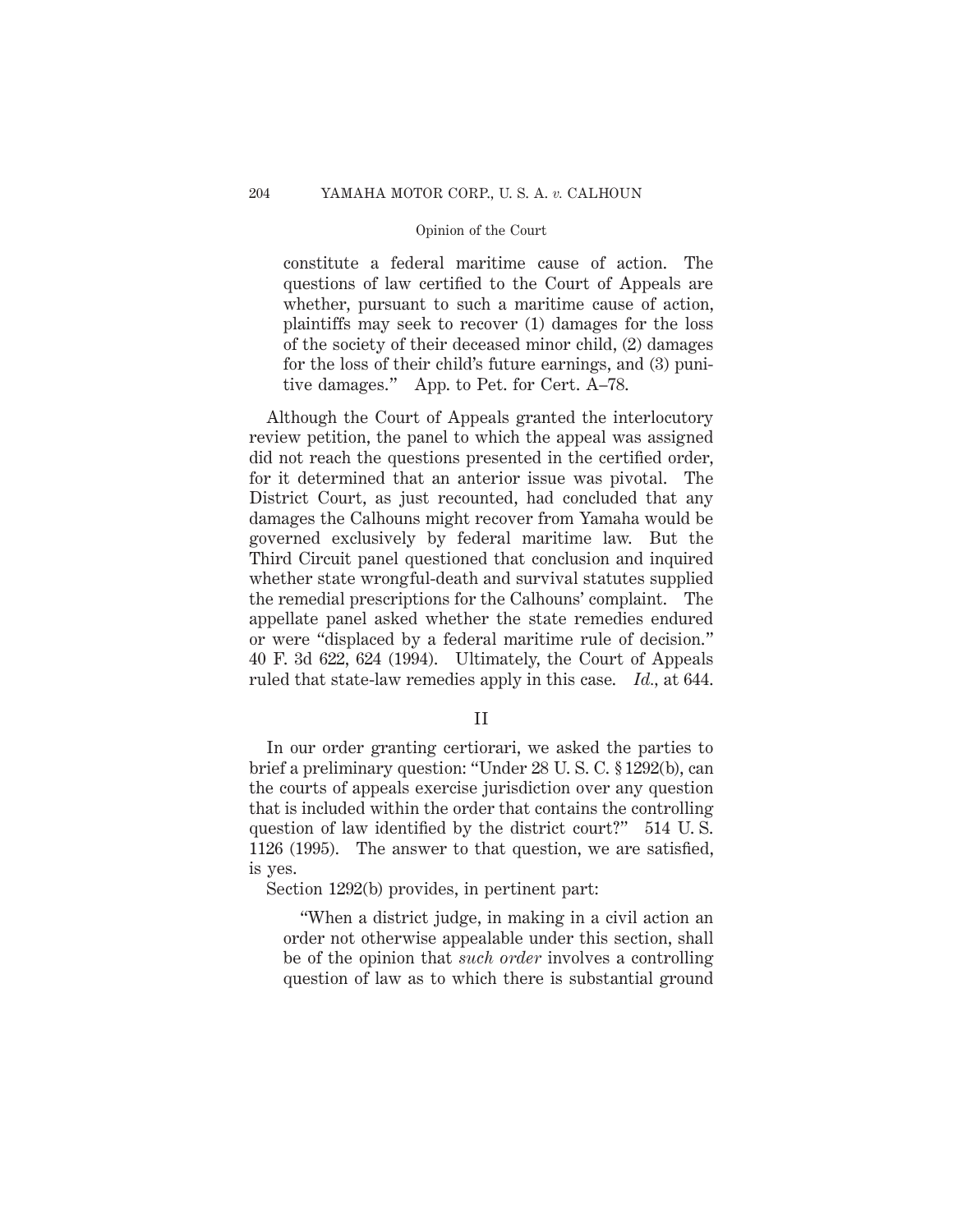for difference of opinion and that an immediate appeal *from the order* may materially advance the ultimate termination of the litigation, he shall so state in writing in such order. The Court of Appeals . . . may thereupon, in its discretion, permit an appeal to be taken *from such order,* if application is made to it within ten days after the entry of the order." (Emphasis added.)

As the text of § 1292(b) indicates, appellate jurisdiction applies to the *order* certified to the court of appeals, and is not tied to the particular question formulated by the district court. The court of appeals may not reach beyond the certified order to address other orders made in the case. *United States* v. *Stanley,* 483 U. S. 669, 677 (1987). But the appellate court may address any issue fairly included within the certified order because "it is the *order* that is appealable, and not the controlling question identified by the district court." 9 J. Moore & B. Ward, Moore's Federal Practice ¶ 110.25[1], p. 300 (2d ed. 1995). See also 16 C. Wright, A. Miller, E. Cooper, & E. Gressman, Federal Practice and Procedure § 3929, pp. 144–145 (1977) ("[T]he court of appeals may review the entire order, either to consider a question different than the one certified as controlling or to decide the case despite the lack of any identified controlling question."); Note, Interlocutory Appeals in the Federal Courts Under 28 U. S. C. § 1292(b), 88 Harv. L. Rev. 607, 628–629 (1975) ("scope of review [includes] all issues material to the order in question").

We therefore proceed to the issue on which certiorari was granted: Does the federal maritime claim for wrongful death recognized in *Moragne* supply the exclusive remedy in cases involving the deaths of nonseafarers<sup>2</sup> in territorial waters?

<sup>2</sup> By "nonseafarers," we mean persons who are neither seamen covered by the Jones Act, 46 U. S. C. App. § 688 (1988 ed.), nor longshore workers covered by the Longshore and Harbor Workers' Compensation Act, 33 U. S. C. § 901 *et seq.*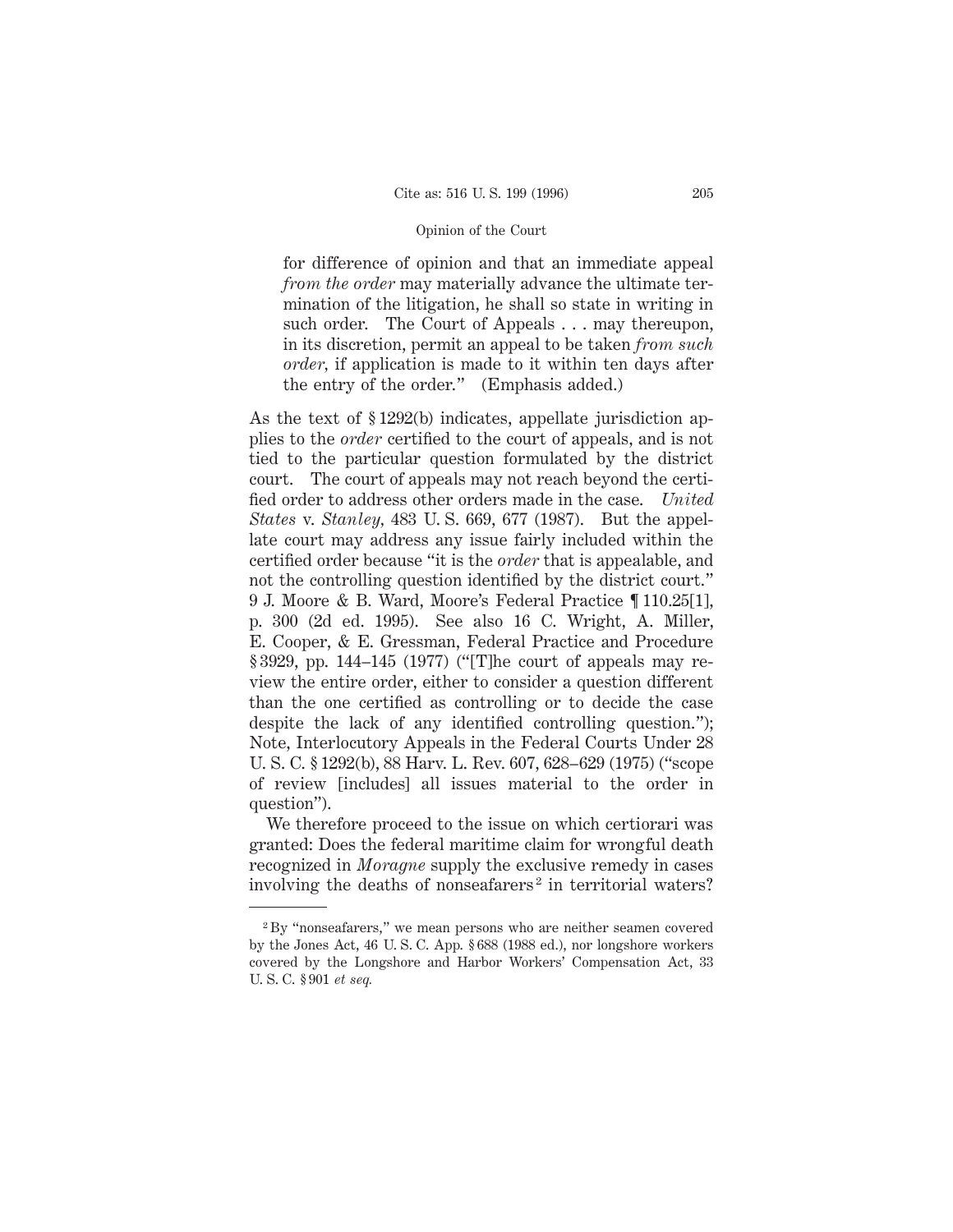# III

Because this case involves a watercraft collision on navigable waters, it falls within admiralty's domain. See *Sisson* v. *Ruby,* 497 U. S. 358, 361–367 (1990); *Foremost Ins. Co.* v. *Richardson,* 457 U. S. 668, 677 (1982). "With admiralty jurisdiction," we have often said, "comes the application of substantive admiralty law." *East River S. S. Corp.* v. *Transamerica Delaval Inc.,* 476 U. S. 858, 864 (1986). The exercise of admiralty jurisdiction, however, "does not result in automatic displacement of state law." *Jerome B. Grubart, Inc.* v. *Great Lakes Dredge & Dock Co.,* 513 U. S. 527, 545 (1995). Indeed, prior to *Moragne,* federal admiralty courts routinely applied state wrongful-death and survival statutes in maritime accident cases.<sup>3</sup> The question before us is whether *Moragne* should be read to stop that practice.

Our review of maritime wrongful-death law begins with *The Harrisburg,* 119 U. S. 199 (1886), where we held that the general maritime law (a species of judge-made federal common law) did not afford a cause of action for wrongful death. The *Harrisburg* Court said that wrongful-death actions are statutory and may not be created by judicial decree. The Court did not question the soundness of this view, or examine the historical justifications that account for it. Instead, the Court merely noted that common law in the United States, like the common law of England, did not allow recovery "for an injury which results in death," *id.,* at 204 (internal quotation marks omitted), and that no country had "adopted a different rule on this subject for the sea from that which it maintains on the land," *id.,* at 213. The Court did not consider itself free to chart a different course by crafting a judge-made wrongful-death action under our maritime law.

Federal admiralty courts tempered the harshness of *The Harrisburg*'s rule by allowing recovery under state

<sup>&</sup>lt;sup>3</sup> Throughout this opinion, for economy, we use the term wrongful-death remedies or statutes to include survival statutes.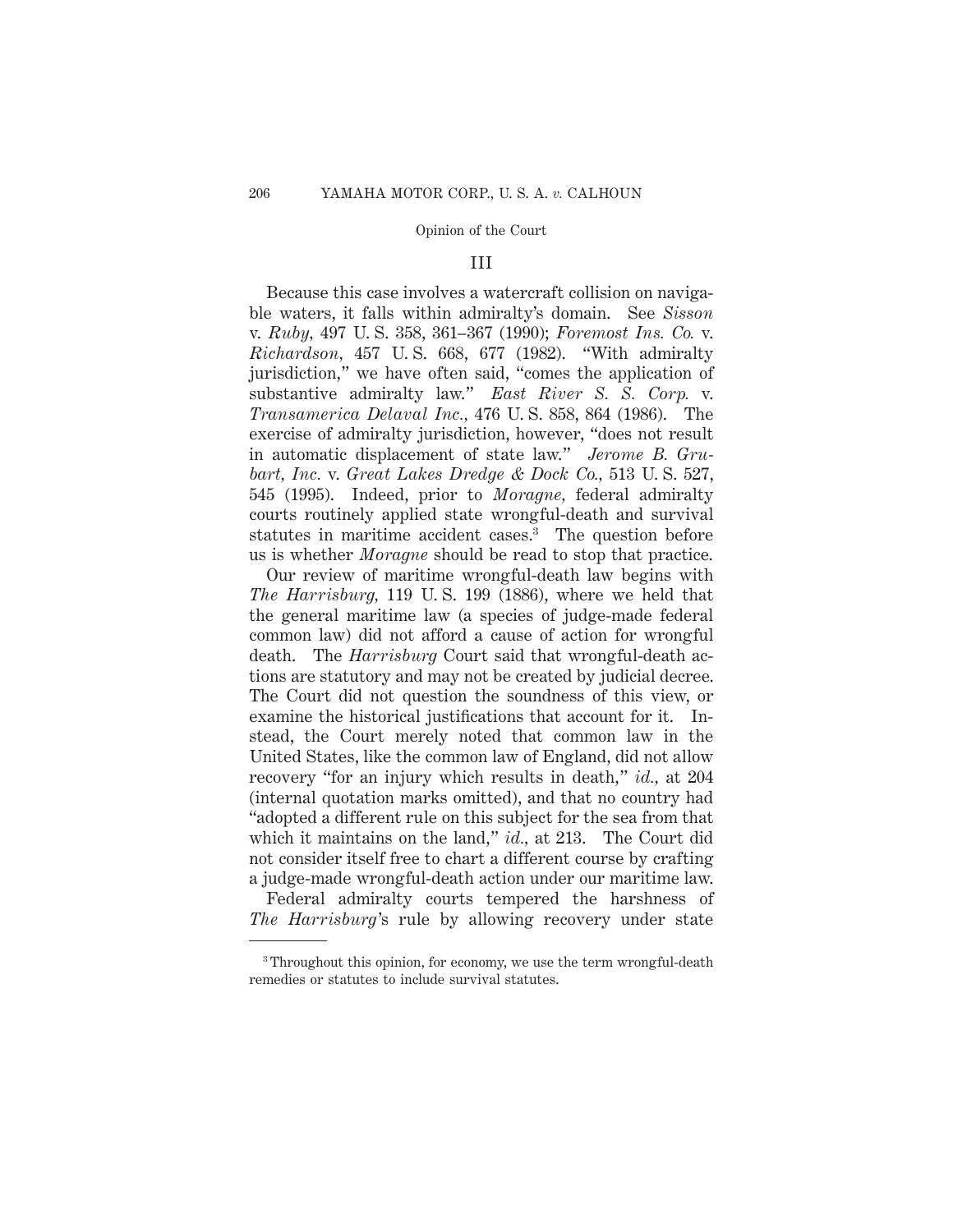wrongful-death statutes. See, *e. g., The Hamilton,* 207 U. S. 398 (1907); *The City of Norwalk,* 55 F. 98 (SDNY 1893).4 We reaffirmed this practice in *Western Fuel Co.* v. *Garcia,* 257 U. S. 233 (1921), by holding that California's wrongfuldeath statute governed a suit brought by the widow of a maritime worker killed in that State's territorial waters. Though we had generally refused to give effect to state laws regarded as inconsonant with the substance of federal maritime law, we concluded that extending state wrongful-death statutes to fatal accidents in territorial waters was compatible with substantive maritime policies: "The subject is maritime and local in character and the specified modification of or supplement to the rule applied in admiralty courts . . . will not work material prejudice to the characteristic features of the general maritime law, nor interfere with the proper harmony and uniformity of that law in its international and interstate relations." *Id.*, at 242.<sup>5</sup> On similar reasoning, we also held that state survival statutes may be applied in cases arising out of accidents in territorial waters. See *Just* v. *Chambers,* 312 U. S. 383, 391–392 (1941).

State wrongful-death statutes proved an adequate supplement to federal maritime law, until a series of this Court's

<sup>4</sup> Congress also mitigated the impact of *The Harrisburg* by enacting two statutes affording recovery for wrongful death. In 1920, Congress passed the Death on the High Seas Act (DOHSA), 46 U. S. C. App. § 761 *et seq.* (1988 ed.), which provides a federal claim for wrongful death occurring more than three nautical miles from the shore of any State or Territory. In that same year, Congress also passed the Jones Act, 46 U. S. C. App. § 688 (1988 ed.), which provides a wrongful-death claim to the survivors of seamen killed in the course of their employment, whether on the high seas or in territorial waters.

<sup>5</sup> Indeed, years before *The Harrisburg,* this Court rendered a pathmarking decision, *Steamboat Co.* v. *Chase,* 16 Wall. 522 (1873). In *Steamboat,* the Court upheld, under the "saving-to-suitors" proviso of the Judiciary Act of 1789 (surviving currently in 28 U. S. C. § 1333(1)), a state court's application of the State's wrongful-death statute to a fatality caused by a collision in territorial waters between defendants' steamboat and a sailboat in which plaintiff's decedent was passing.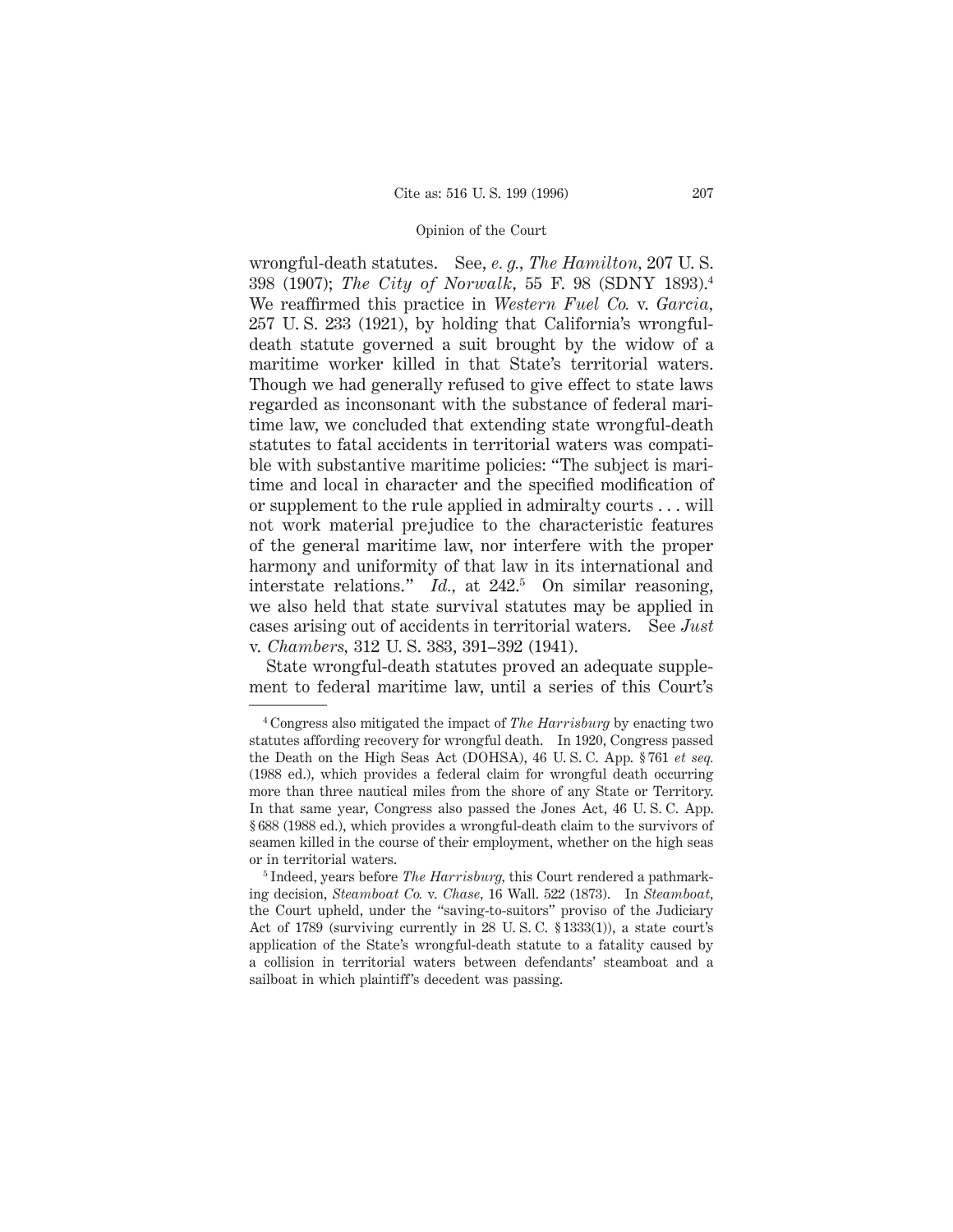decisions transformed the maritime doctrine of unseaworthiness into a strict-liability rule. Prior to 1944, unseaworthiness "was an obscure and relatively little used" liability standard, largely because "a shipowner's duty at that time was only to use due diligence to provide a seaworthy ship." *Miles* v. *Apex Marine Corp.,* 498 U. S. 19, 25 (1990) (internal quotation marks omitted). See also *Moragne,* 398 U. S., at 398–399. *Mahnich* v. *Southern S. S. Co.,* 321 U. S. 96 (1944), however, notably expanded a shipowner's liability to injured seamen by imposing a nondelegable duty "to furnish a vessel and appurtenances reasonably fit for their intended use." *Mitchell* v. *Trawler Racer, Inc.,* 362 U. S. 539, 550 (1960). The duty imposed was absolute; failure to supply a safe ship resulted in liability "irrespective of fault and irrespective of the intervening negligence of crew members." *Miles,* 498 U. S., at 25. The unseaworthiness doctrine thus became a "species of liability without fault," *Seas Shipping Co.* v. *Sieracki,* 328 U. S. 85, 94 (1946), and soon eclipsed ordinary negligence as the primary basis of recovery when a seafarer was injured or killed. *Miles,* 498 U. S., at 25–26.6

The disparity between the unseaworthiness doctrine's strict-liability standard and negligence-based state wrongful-death statutes figured prominently in our landmark *Moragne* decision. Petsonella Moragne, the widow of a longshore worker killed in Florida's territorial waters, brought suit under Florida's wrongful-death and survival statutes, alleging both negligence and unseaworthiness.

<sup>&</sup>lt;sup>6</sup>The Court extended the duty to provide a seaworthy ship, once owed only to seamen, to longshore workers in *Seas Shipping Co.* v. *Sieracki,* 328 U. S. 85 (1946). Congress effectively overruled this extension in its 1972 amendments to the Longshore and Harbor Workers' Compensation Act, 33 U. S. C. § 901 *et seq.* See § 905(b). We have thus far declined to extend the duty further. See *Kermarec* v. *Compagnie Generale Transatlantique,* 358 U. S. 625, 629 (1959) (unseaworthiness doctrine inapplicable to invitee aboard vessel).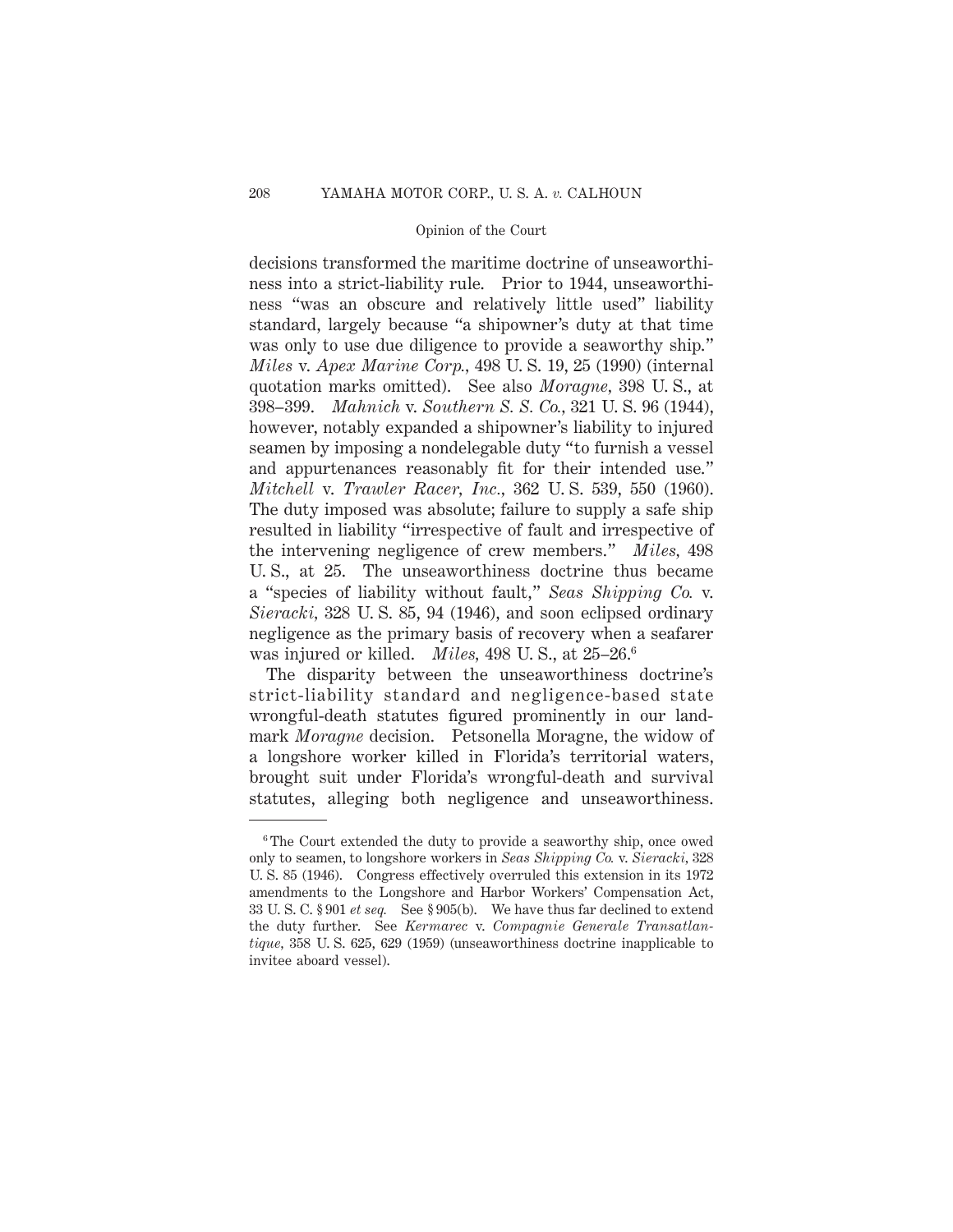The District Court dismissed the claim for wrongful death based on unseaworthiness, citing this Court's decision in *The Tungus* v. *Skovgaard,* 358 U. S. 588 (1959). There, a sharply divided Court held that "when admiralty adopts a State's right of action for wrongful death, it must enforce the right as an integrated whole, with whatever conditions and limitations the creating State has attached." *Id.,* at 592. Thus, in wrongful-death actions involving fatalities in territorial waters, state statutes provided the standard of liability as well as the remedial regime. Because the Florida Supreme Court had previously held that Florida's wrongfuldeath statute did not encompass unseaworthiness as a basis of liability, the Court of Appeals affirmed the dismissal of Moragne's unseaworthiness claim. See *Moragne,* 398 U. S., at 377.

The Court acknowledged in *Moragne* that *The Tungus* had led to considerable uncertainty over the role state law should play in remedying deaths in territorial waters, but concluded that "the primary source of the confusion is not to be found in *The Tungus,* but in *The Harrisburg.*" 398 U. S., at 378. Upon reexamining the soundness of *The Harrisburg,* we decided that its holding, "somewhat dubious even when rendered, is such an unjustifiable anomaly in the present maritime law that it should no longer be followed." 398 U. S., at 378. Accordingly, the Court overruled *The Harrisburg* and held that an action "lie<sup>[s]</sup> under general maritime law for death caused by violation of maritime duties." 398 U. S., at 409.

# IV

Yamaha argues that *Moragne*—despite its focus on "maritime duties" owed to maritime workers—covers the waters, creating a uniform federal maritime remedy for all deaths occurring in state territorial waters, and ousting all previously available state remedies. In Yamaha's view, state remedies can no longer supplement general maritime law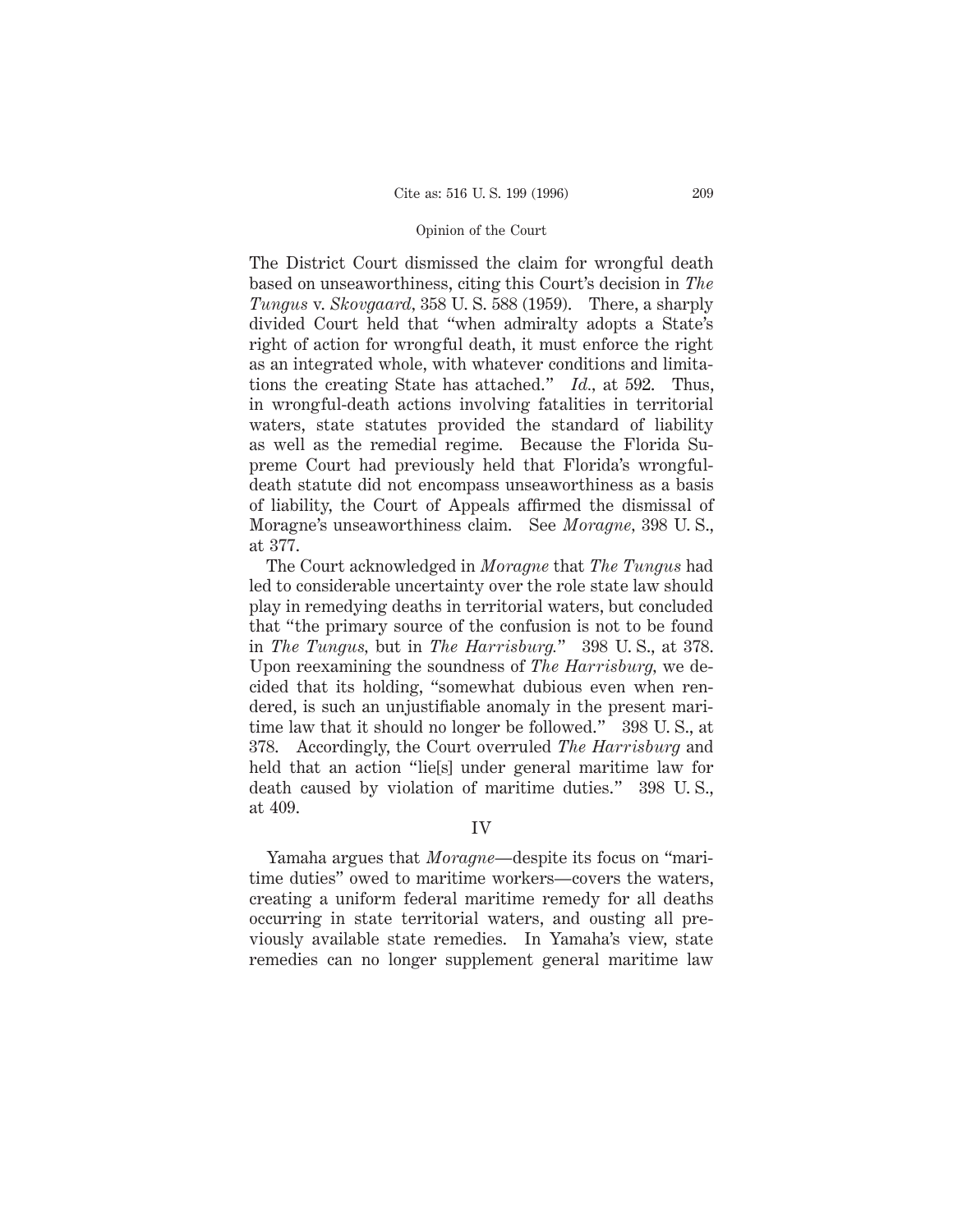(as they routinely did before *Moragne*), because *Moragne* launched a solitary federal scheme.7 Yamaha's reading of *Moragne* is not without force; in several contexts, we have recognized that vindication of maritime policies demanded uniform adherence to a federal rule of decision, with no leeway for variation or supplementation by state law. See, *e. g., Kossick* v. *United Fruit Co.,* 365 U. S. 731, 742 (1961) (federal maritime rule validating oral contracts precluded application of state Statute of Frauds); *Pope & Talbot, Inc.* v. *Hawn,* 346 U. S. 406, 409 (1953) (admiralty's comparative negligence rule barred application of state contributory negligence rule); *Garrett* v. *Moore-McCormack Co.,* 317 U. S. 239, 248–249 (1942) (federal maritime rule allocating burden of proof displaced conflicting state rule).8 In addition, Ya-

<sup>7</sup> If *Moragne*'s wrongful-death action did not extend to nonseafarers like Natalie, one could hardly argue that *Moragne* displaced the state-law remedies the Calhouns seek. Lower courts have held that *Moragne*'s wrongful-death action extends to nonseafarers. See, *e. g., Sutton* v. *Earles,* 26 F. 3d 903 (CA9 1994) (recreational boater); *Wahlstrom* v. *Kawasaki Heavy Industries, Ltd.,* 4 F. 3d 1084 (CA2 1993) (jet skier), cert. denied, 510 U. S. 1114 (1994). We assume, for purposes of this decision, the correctness of that position. Similarly, as in prior encounters, we assume without deciding that *Moragne* also provides a survival action. See *Miles* v. *Apex Marine Corp.,* 498 U. S. 19, 34 (1990). The question we confront is not what *Moragne* added to the remedial arsenal in maritime cases, but what, if anything, it removed from admiralty's stock.

<sup>8</sup> The federal cast of admiralty law, we have observed, means that "state law must yield to the needs of a uniform federal maritime law when this Court finds inroads on a harmonious system[,] [b]ut this limitation still leaves the States a wide scope." *Romero* v. *International Terminal Operating Co.,* 358 U. S. 354, 373 (1959). Our precedent does not precisely delineate that scope. As we recently acknowledged, "[i]t would be idle to pretend that the line separating permissible from impermissible state regulation is readily discernible in our admiralty jurisprudence." *American Dredging Co.* v. *Miller,* 510 U. S. 443, 452 (1994). We attempt no grand synthesis or reconciliation of our precedent today, but confine our inquiry to the modest question whether it was *Moragne*'s design to terminate recourse to state remedies when nonseafarers meet death in territorial waters.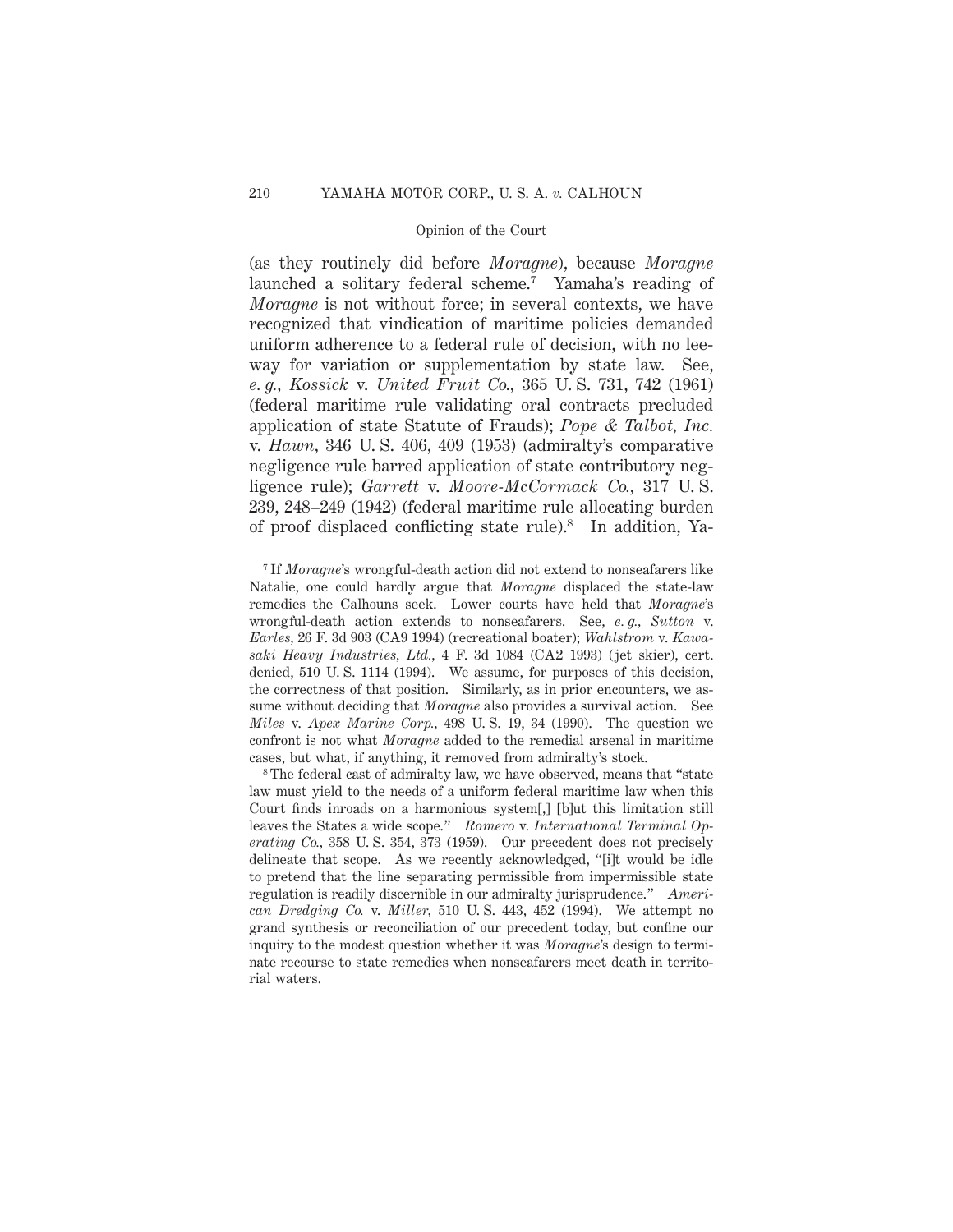maha correctly points out that uniformity concerns informed our decision in *Moragne.*

The uniformity concerns that prompted us to overrule *The Harrisburg,* however, were of a different order than those invoked by Yamaha. *Moragne* did not reexamine the soundness of *The Harrisburg* out of concern that state monetary awards in maritime wrongful-death cases were excessive, or that variations in the remedies afforded by the States threatened to interfere with the harmonious operation of maritime law. Variations of this sort had long been deemed compatible with federal maritime interests. See *Western Fuel,* 257 U. S., at 242. The uniformity concern that drove our decision in *Moragne* related, instead, to the availability of unseaworthiness as a basis of liability.

By 1970, when *Moragne* was decided, claims premised on unseaworthiness had become "the principal vehicle for recovery" by seamen and other maritime workers injured or killed in the course of their employment. *Moragne,* 398 U. S., at 399. But with *The Harrisburg* in place, troubling anomalies had developed that many times precluded the survivors of maritime workers from recovering for deaths caused by an unseaworthy vessel. The *Moragne* Court identified three anomalies and concluded they could no longer be tolerated.

First, the Court noted that "within territorial waters, identical conduct violating federal law (here the furnishing of an unseaworthy vessel) produces liability if the victim is merely injured, but frequently not if he is killed." 398 U.S., at 395. This occurred because in nonfatal injury cases, state substantive liability standards were superseded by federal maritime law, see *Kermarec* v. *Compagnie Generale Transatlantique,* 358 U. S. 625, 628 (1959); *Pope & Talbot,* 346 U. S., at 409, which provided for maritime worker recovery based on unseaworthiness. But if the same worker met death in the territorial waters of a State whose wrongfuldeath statute did not encompass unseaworthiness (as was the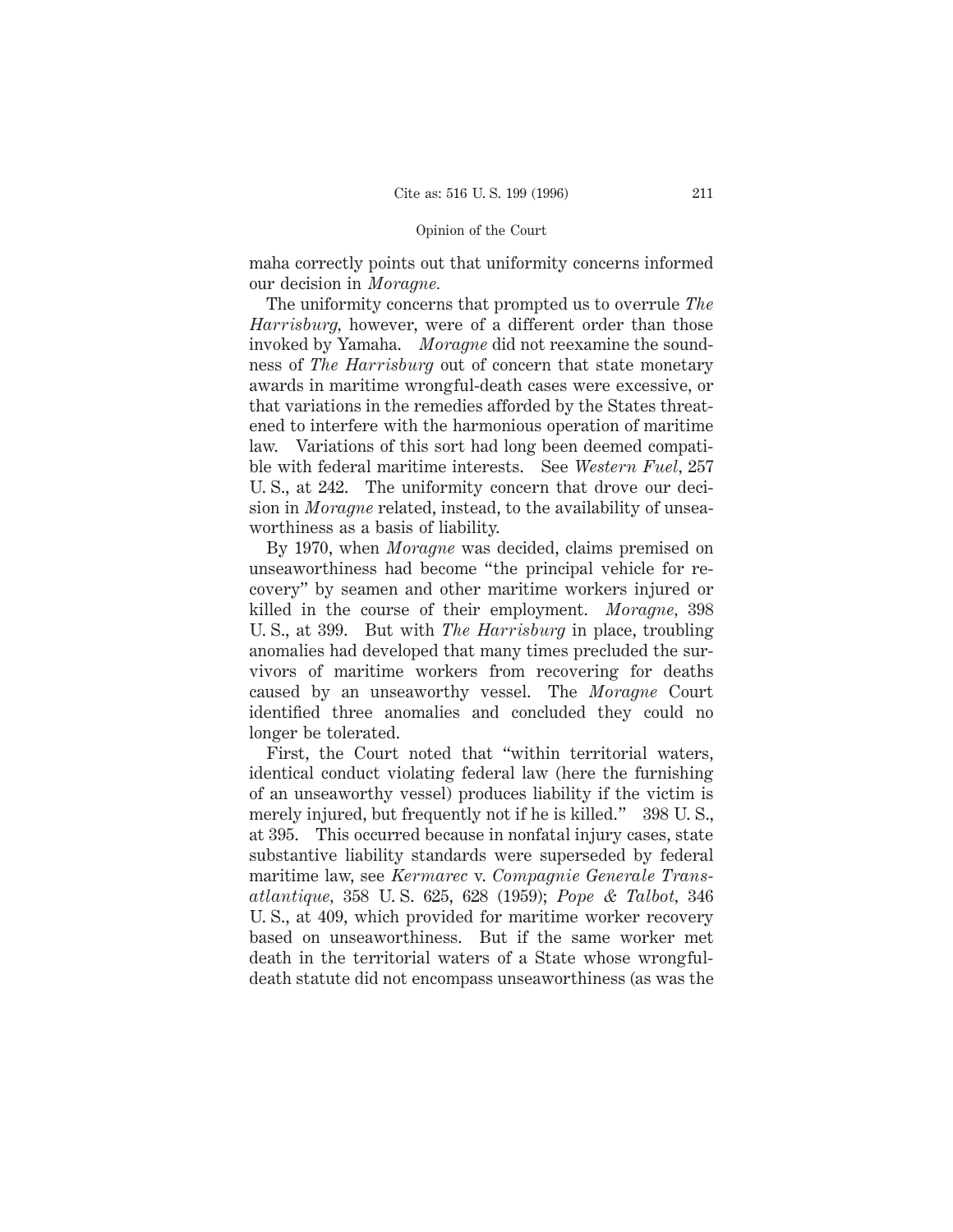case in *Moragne* itself), the survivors could not proceed under that generous standard of liability. See *The Tungus,* 358 U. S., at 592–593.

Second, we explained in *Moragne* that "identical breaches of the duty to provide a seaworthy ship, resulting in death, produce liability outside the three-mile limit . . . but not within the territorial waters of a State whose local statute excludes unseaworthiness claims." 398 U. S., at 395. This occurred because survivors of a maritime worker killed on the high seas could sue for wrongful death under the Death on the High Seas Act (DOHSA), 46 U. S. C. App. § 761 *et seq.* (1988 ed.), which encompasses unseaworthiness as a basis of liability. *Moragne,* 398 U. S., at 395 (citing *Kernan* v. *American Dredging Co.,* 355 U. S. 426, 430, n. 4 (1958)).

Finally, we pointed out that "a true seaman [a member of a ship's company] . . . is provided no remedy for death caused by unseaworthiness within territorial waters, while a longshoreman, to whom the duty of seaworthiness was extended only because he performs work traditionally done by seamen, does have such a remedy when allowed by a state statute." 398 U. S., at 395–396. This anomaly stemmed from the Court's rulings in *Lindgren* v. *United States,* 281 U. S. 38 (1930), and *Gillespie* v. *United States Steel Corp.,* 379 U. S. 148 (1964), that the Jones Act, 46 U. S. C. App. § 688 (1988 ed.), which provides only a negligence-based claim for the wrongful death of seamen, precludes any state remedy, even one accommodating unseaworthiness. As a result, at the time *Moragne* was decided, the survivors of a longshore worker killed in the territorial waters of a State whose wrongful-death statute incorporated unseaworthiness could sue under that theory, but the survivors of a similarly situated seaman could not.9

<sup>&</sup>lt;sup>9</sup> As noted earlier, unseaworthiness recovery by longshore workers was terminated by Congress in its 1972 amendments to the Longshore and Harbor Workers' Compensation Act, 33 U. S. C. § 901 *et seq.* See § 905(b).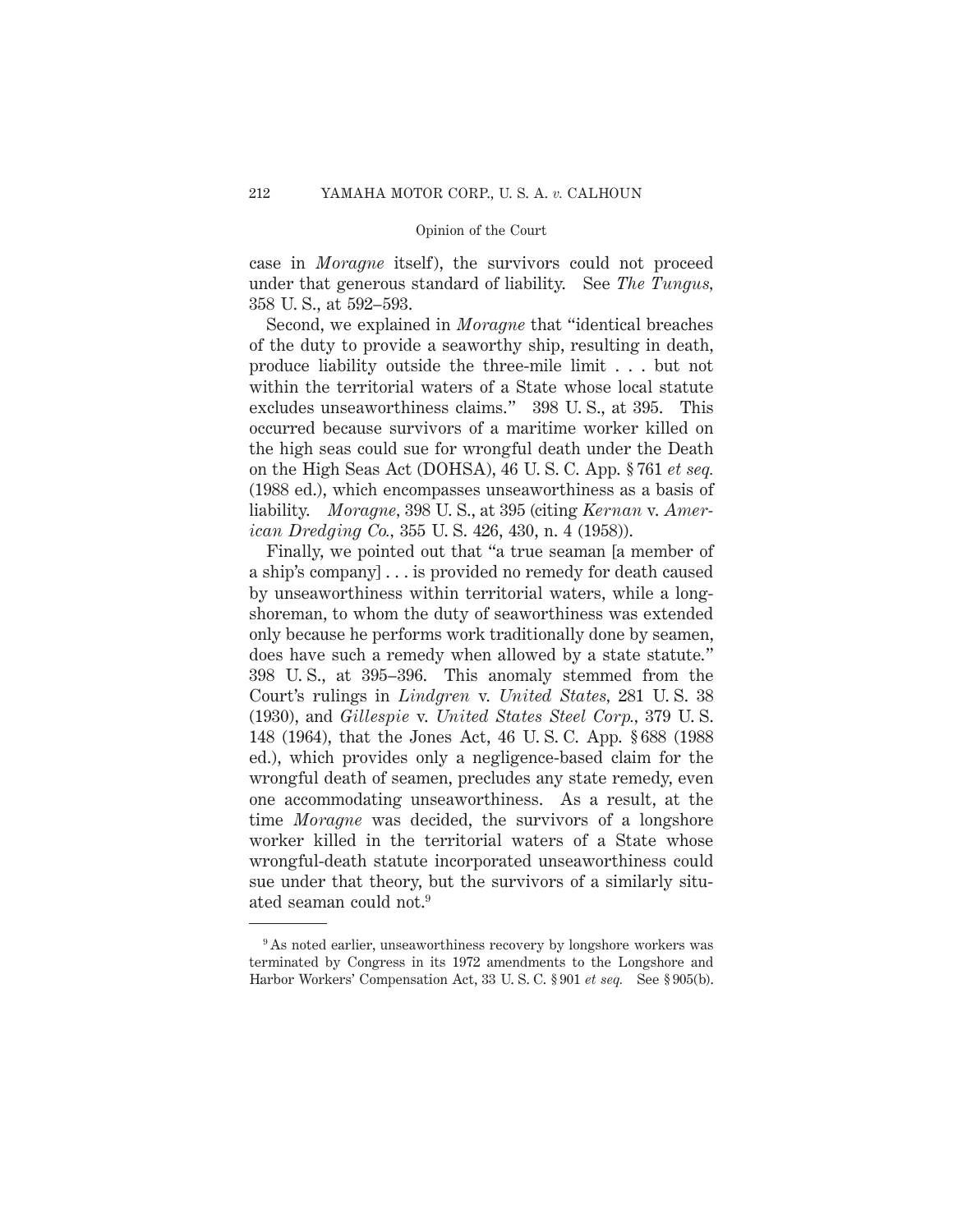The anomalies described in *Moragne* relate to ships and the workers who serve them, and to a distinctly maritime substantive concept—the unseaworthiness doctrine. The Court surely meant to "assure uniform vindication of federal policies," 398 U. S., at 401, with respect to the matters it examined. The law as it developed under *The Harrisburg* had forced on the States more than they could bear—the task of "provid[ing] the sole remedy" in cases that did not involve "traditional common-law concepts," but "concepts peculiar to maritime law." 398 U. S., at 401, n. 15 (internal quotation marks omitted). Discarding *The Harrisburg* and declaring a wrongful-death right of action under general maritime law, the Court concluded, would "remov[e] the tensions and discrepancies" occasioned by the need "to accommodate state remedial statutes to exclusively maritime substantive concepts." 398 U.S., at  $401$ .<sup>10</sup>

*Moragne,* in sum, centered on the extension of relief, not on the contraction of remedies. The decision recalled that " 'it better becomes the humane and liberal character of proceedings in admiralty to give than to withhold the remedy, when not required to withhold it by established and inflexible rules.' " *Id.*, at 387 (quoting *The Sea Gull,* 21 F. Cas. 909, 910 (No. 12,578) (CC Md. 1865) (Chase, C. J.)). The Court tied Petsonella Moragne's plea based on the unseaworthiness

<sup>10</sup> The Court might have simply overruled *The Tungus,* see *supra,* at 209, thus permitting plaintiffs to rely on federal liability standards to obtain state wrongful-death remedies. The petitioner in *Moragne,* widow of a longshore worker, had urged that course when she sought certiorari. See *Moragne* v. *States Marine Lines, Inc.,* 398 U. S. 375, 378, n. 1 (1970). But training *Moragne* solely on *The Tungus* would have left untouched the survivors of seamen, who remain blocked by the Jones Act from pursuing state wrongful-death claims—whether under a theory of negligence or unseaworthiness. See *Gillespie* v. *United States Steel Corp.,* 379 U. S. 148, 154–155 (1964). Thus, nothing short of a federal maritime right of action for wrongful death could have achieved uniform access by seafarers to the unseaworthiness doctrine, the Court's driving concern in *Moragne.* See 398 U. S., at 396, n. 12.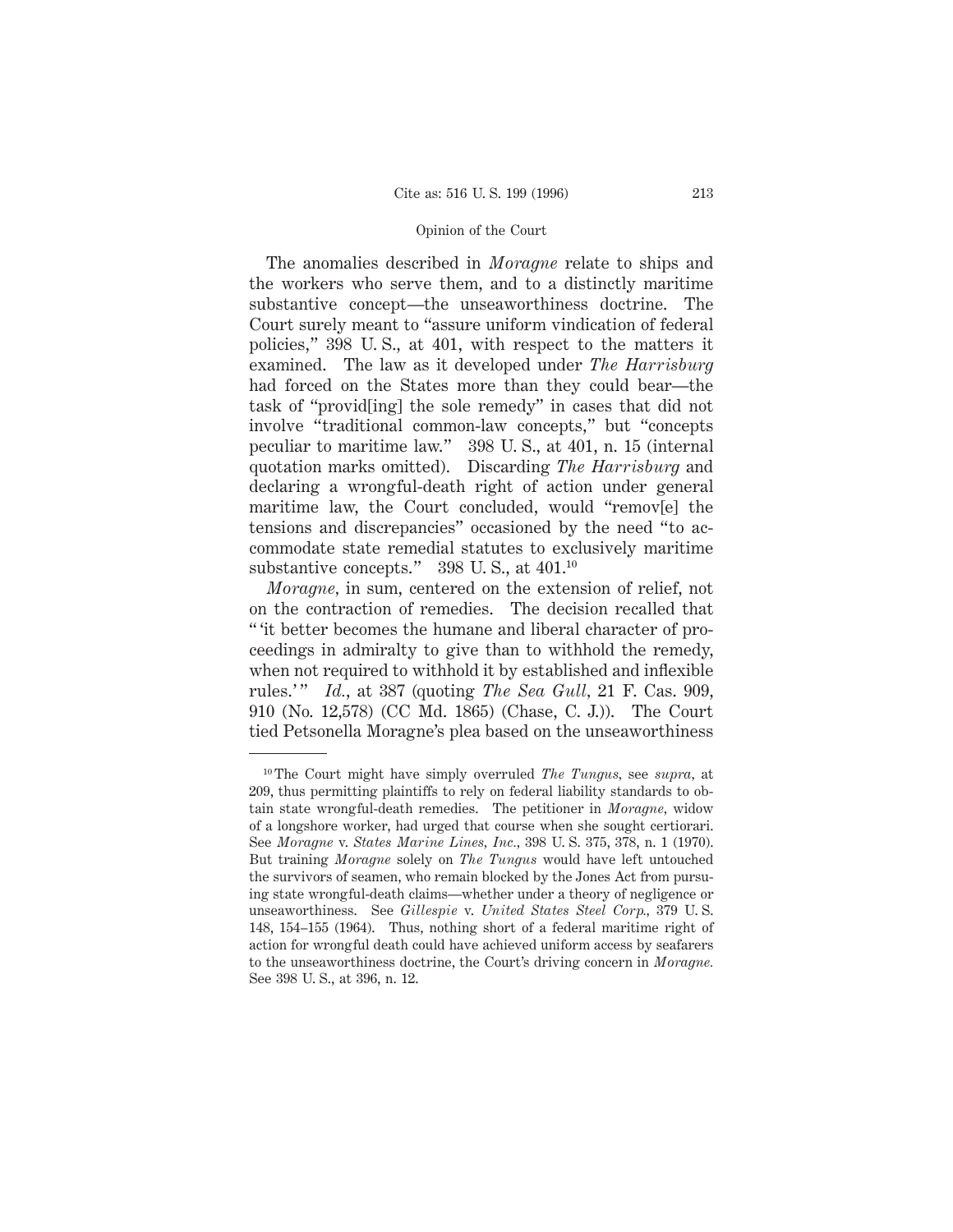of the vessel to a federal right-of-action anchor, $^{11}$  but notably left in place the negligence claim she had stated under Florida's law. See 398 U. S., at 376–377.12

Our understanding of *Moragne* accords with that of the Third Circuit, which Judge Becker set out as follows:

"*Moragne* . . . showed no hostility to concurrent application of state wrongful-death statutes. Indeed, to read into *Moragne* the idea that it was placing a ceiling on recovery for wrongful death, rather than a floor, is somewhat ahistorical. The *Moragne* cause of action was in many respects a gap-filling measure to ensure that seamen (and their survivors) would all be treated alike. The 'humane and liberal' purpose underlying the general maritime remedy of *Moragne* was driven by the idea that survivors of seamen killed in state territorial waters should not have been barred from recovery simply because the tort system of the particular state in which a seaman died did not incorporate special maritime doctrines. It is difficult to see how this purpose can be taken as an intent to preclude the operation of state laws that do supply a remedy." 40 F. 3d, at 641–642 (citation omitted).

We have reasoned similarly in *Sun Ship, Inc.* v. *Pennsylvania,* 447 U. S. 715 (1980), where we held that a State may apply its workers' compensation scheme to land-based injuries that fall within the compass of the Longshore and Har-

<sup>11</sup> While unseaworthiness was the doctrine immediately at stake in *Moragne*, the right of action, as stated in the Court's opinion, is "for death" caused by violation of maritime duties." *Id.,* at 409. See *East River S. S. Corp.* v. *Transamerica Delaval Inc.,* 476 U. S. 858, 865 (1986) (maritime law incorporates strict product liability); *Kermarec,* 358 U. S., at 630 (negligence). See also G. Gilmore & C. Black, The Law of Admiralty 368 (2d ed. 1975).

<sup>&</sup>lt;sup>12</sup> Moragne was entertained by the Court of Appeals pursuant to a 28 U. S. C. § 1292(b) certification directed to the District Court's order dismissing the unseaworthiness claim. See 398 U. S., at 376.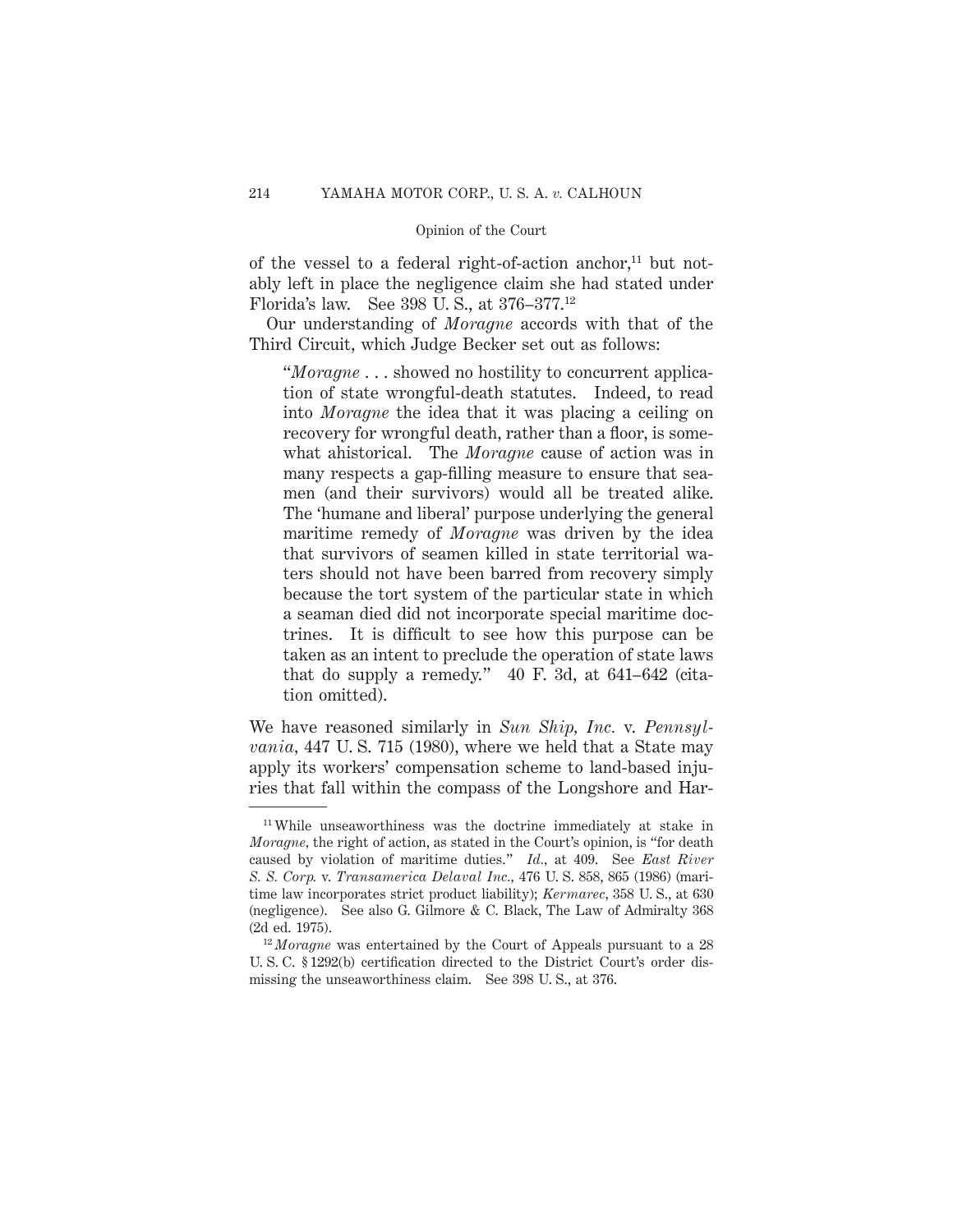bor Workers' Compensation Act, 33 U. S. C. § 901 *et seq.* See *Sun Ship,* 447 U. S., at 724 (a State's remedial scheme might be "more generous than federal law" but nevertheless could apply because Congress indicated no concern "about a disparity between adequate federal benefits and *superior* state benefits") (emphasis in original).13

When Congress has prescribed a comprehensive tort recovery regime to be uniformly applied, there is, we have generally recognized, no cause for enlargement of the damages statutorily provided. See *Miles,* 498 U. S., at 30–36 (Jones Act, rather than general maritime law, determines damages recoverable in action for wrongful death of seamen); *Offshore Logistics, Inc.* v. *Tallentire,* 477 U. S. 207, 232 (1986) (DOHSA, which limits damages to pecuniary losses, may not be supplemented by nonpecuniary damages under a state wrongful-death statute); *Mobil Oil Corp.* v. *Higginbotham,* 436 U. S. 618, 624–625 (1978) (DOHSA precludes damages for loss of society under general maritime law). But Congress has not prescribed remedies for the wrongful deaths of nonseafarers in territorial waters. See *Miles,* 498 U. S., at 31. There is, however, a relevant congressional disposition. Section 7 of DOHSA states: "The provisions of any State statute giving or regulating rights of action or remedies for death

<sup>&</sup>lt;sup>13</sup> Federal maritime law has long accommodated the States' interest in regulating maritime affairs within their territorial waters. See, *e. g., Just* v. *Chambers,* 312 U. S. 383, 390 (1941) ("maritime law [is] not a complete and perfect system"; "a considerable body of municipal law... underlies . . . its administration"). States have thus traditionally contributed to the provision of environmental and safety standards for maritime activities. See, *e. g., Askew* v. *American Waterways Operators, Inc.,* 411 U. S. 325 (1973) (oil pollution); *Huron Portland Cement Co.* v. *Detroit,* 362 U. S. 440 (1960) (air pollution); *Kelly* v. *Washington ex rel. Foss Co.,* 302 U. S. 1 (1937) (safety inspection); *Cooley* v. *Board of Wardens of Port of Philadelphia ex rel. Soc. for Relief of Distressed Pilots,* 12 How. 299 (1852) (pilotage regulation). Permissible state regulation, we have recognized, must be consistent with federal maritime principles and policies. See *Romero,* 358 U. S., at 373–374.